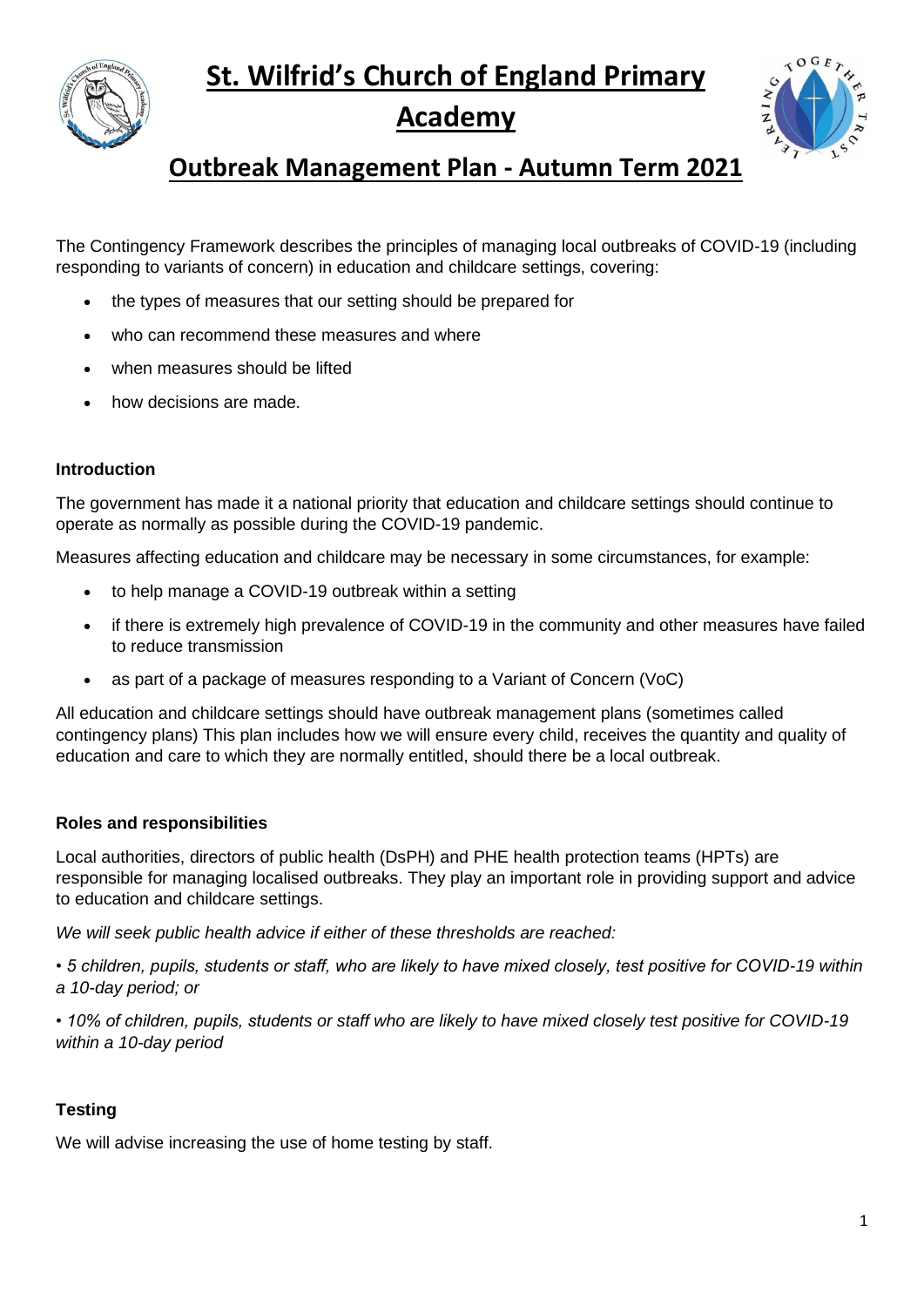## **Face coverings**

Staff and visitors will be required to wear face coverings in communal areas, unless medically exempt. Parents and carers will be advised to wear face coverings on the school grounds.

#### **Shielding**

Shielding would be considered in addition to other measures to address the residual risk to people on the Shielded Patient List, once the wider interventions are taken into account. Shielding can only be reintroduced by national government.

### **Bubbles**

We will reimplement class bubbles, to minimise contact between different groups of children.

#### **Playtime and Lunchtime**

We will reimplement year group staggered playtimes and lunchtimes, with zoned areas for each class. Children in Key Stage 2 on packed lunches will have their lunch in the classroom to minimise contact.

## **Collective Worship**

We will reimplement a full programme of class-based, pre-recorded collective worship across school, and will not use the hall.

## **Kidz Klub Provision**

We will review before and after-school provision based on staffing and children will be organised in bubbles.

## **Parents/Carers and Visitors**

Alternative arrangements will be put in place to facilitate meetings between school and parents/carers. Visitors will be limited and any visitors will be required to wear a face covering.

#### **Signage**

Signage will be re-instated around school.

#### **Other measures**

We will reconsider any organised:

- educational visit
- open days
- transition or taster days
- parental/carer attendance in school or church
- live performances in school or church
- extra-curricular provision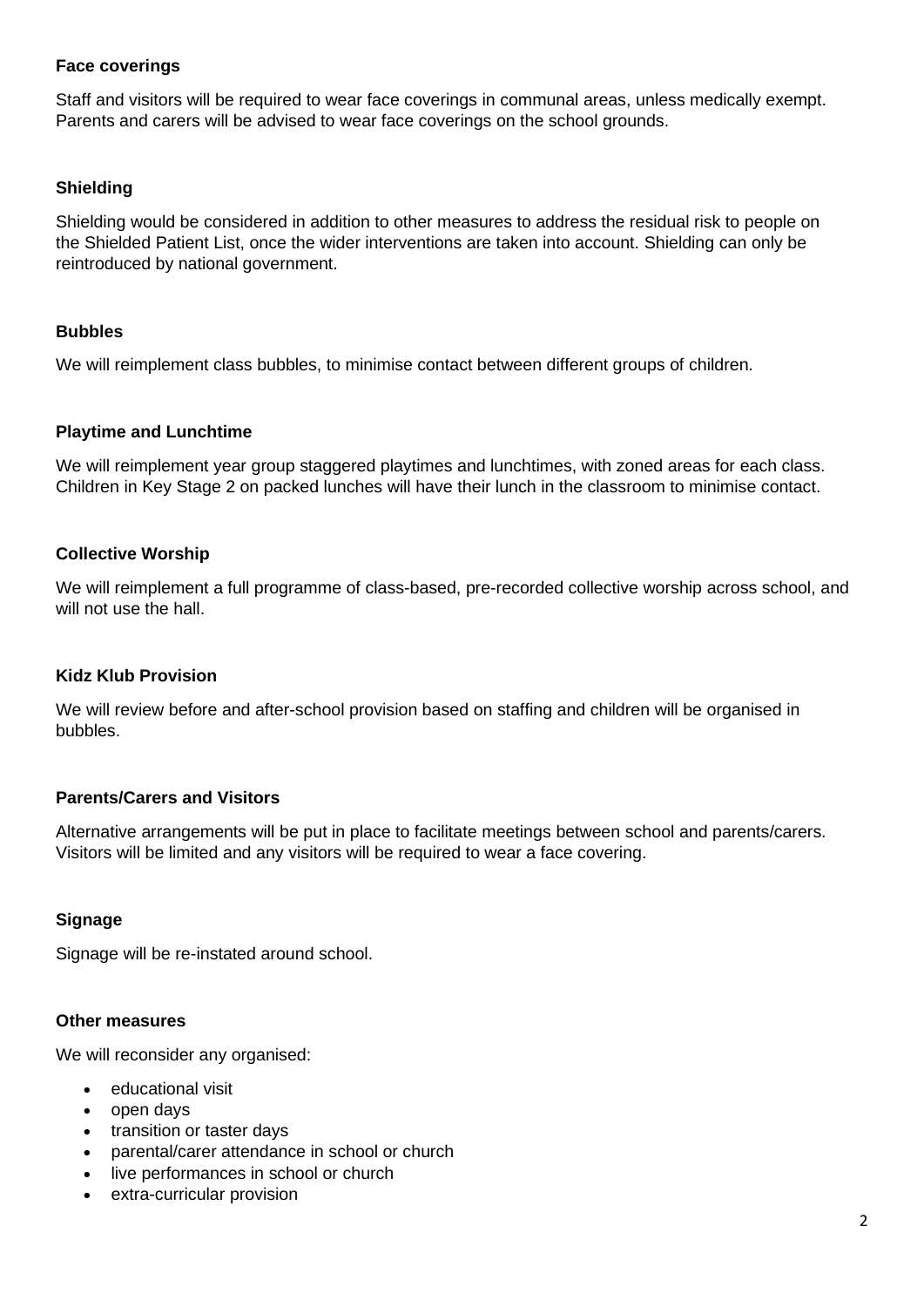## **Attendance restrictions**

Attendance restrictions should only ever be considered as a short-term measure and as a last resort, following public health or government advice.

In all circumstances, priority should continue to be given to vulnerable children and young people and children of critical workers to attend to their normal timetables.

High-quality remote education will be provided for all children not attending.

If, by exception, attendance is restricted further, vulnerable children and children of critical workers should still be allowed to attend.

## **Other considerations where attendance has been restricted**

### **Education workforce**

If restrictions on attendance are ever needed, school leaders will determine the workforce required onsite and if it is appropriate for some staff to work remotely.

We will consult the quidance on [clinically extremely vulnerable people.](https://www.gov.uk/government/publications/guidance-on-shielding-and-protecting-extremely-vulnerable-persons-from-covid-19/guidance-on-shielding-and-protecting-extremely-vulnerable-persons-from-covid-19)

## **Safeguarding and designated safeguarding leads**

If attendance restrictions are needed, we would continue to work with all local safeguarding partners to be vigilant and responsive to all safeguarding threats with the aim of keeping vulnerable children and young people safe, particularly as more children and young people will be learning remotely.

We will continue to follow any statutory safeguarding guidance that applies, including:

- [Keeping children safe in education](https://www.gov.uk/government/publications/keeping-children-safe-in-education--2)
- [Working together to safeguard children](https://www.gov.uk/government/publications/working-together-to-safeguard-children--2)
- [Early Years Foundation Stage \(EYFS\) framework](https://www.gov.uk/government/publications/early-years-foundation-stage-framework--2) read alongside [Early years foundation stage:](https://www.gov.uk/government/publications/early-years-foundation-stage-framework--2/early-years-foundation-stage-coronavirus-disapplications#disapplications-for-the-early-years-foundation-stage-section-3)  [coronavirus disapplications](https://www.gov.uk/government/publications/early-years-foundation-stage-framework--2/early-years-foundation-stage-coronavirus-disapplications#disapplications-for-the-early-years-foundation-stage-section-3)

School will review the child protection policy so that it reflects the local restrictions and remains effective.

We will have a trained DSL (or deputy) available on site.

#### **Vulnerable children and young people**

Where vulnerable children are absent, we will:

- follow up with the parent or carer, working with the local authority and social worker (where applicable), to explore the reason for absence and discuss their concerns
- encourage vulnerable children to attend educational provision, working with the local authority and social worker (where applicable), particularly where the social worker and the Virtual School Head (where applicable) agrees that the child's attendance would be appropriate
- focus the discussions on the welfare of the child and ensure that the child is able to access appropriate education and support while they are at home
- have in place procedures to maintain contact, ensure they are able to access remote education support, as required, and requiarly check if they are doing so